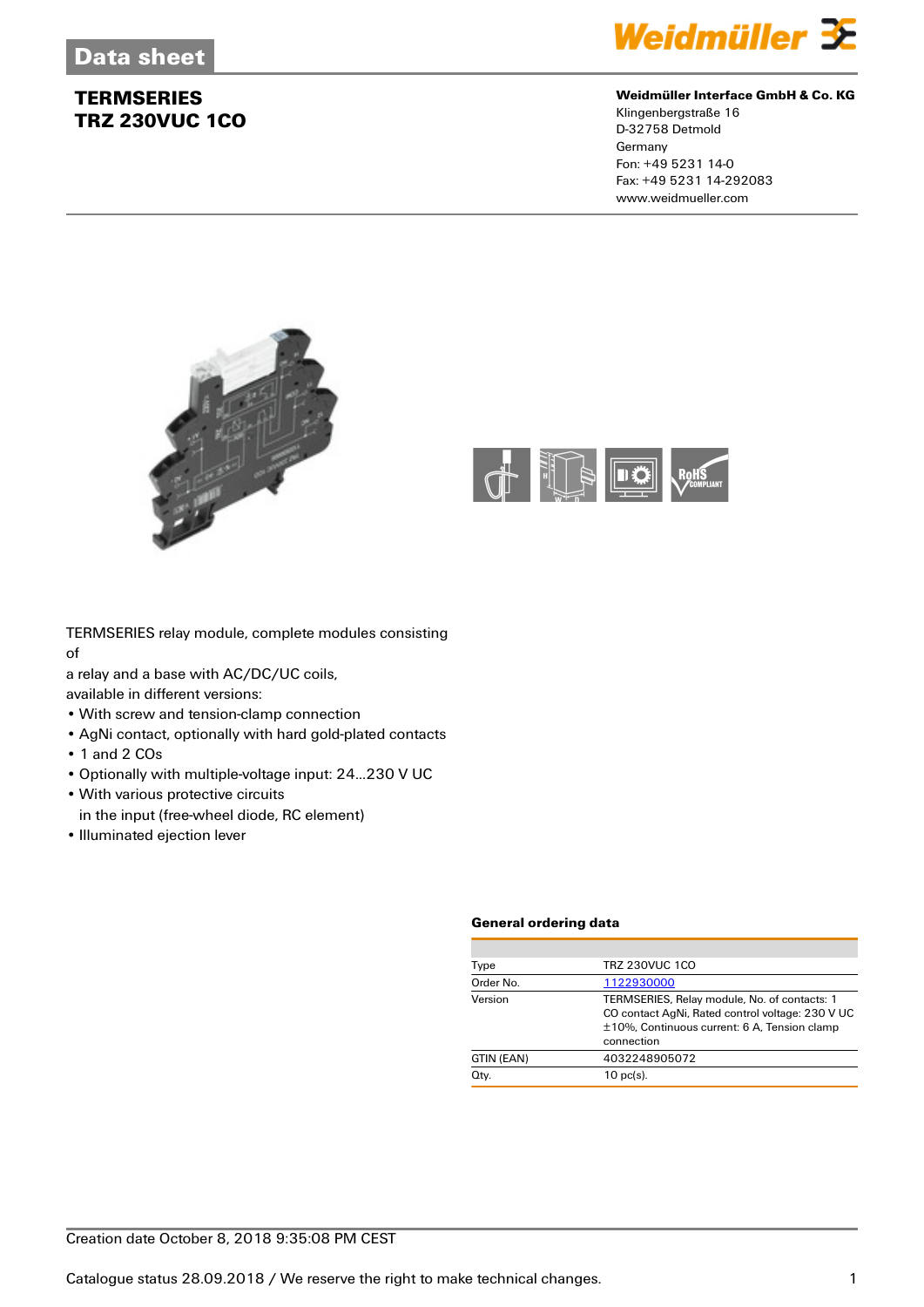# **Technical data**



#### **Weidmüller Interface GmbH & Co. KG**

Klingenbergstraße 16 D-32758 Detmold Germany Fon: +49 5231 14-0 Fax: +49 5231 14-292083

| <b>Dimensions and weights</b>                |                                                       |                                                   |                                            |
|----------------------------------------------|-------------------------------------------------------|---------------------------------------------------|--------------------------------------------|
|                                              |                                                       |                                                   |                                            |
| Width                                        | $6.4 \text{ mm}$                                      | Width (inches)                                    | 0.252 inch                                 |
| Height                                       | 90.5 mm                                               | Height (inches)                                   | 3.563 inch                                 |
| Depth                                        | 87.8 mm                                               | Depth (inches)                                    | 3.457 inch                                 |
| Net weight                                   | 31.7 <sub>q</sub>                                     |                                                   |                                            |
| <b>Temperatures</b>                          |                                                       |                                                   |                                            |
|                                              |                                                       |                                                   |                                            |
| Humidity                                     | 5-95% rel. humidity, $T_u =$<br>40°C, no condensation | Operating temperature, max.                       | 60 °C                                      |
| Operating temperature, min.                  | -40 $^{\circ}$ C                                      | Storage temperature, max.                         | 85 °C                                      |
| Storage temperature, min.                    | -40 $^{\circ}$ C                                      | Operating temperature                             | -40 °C60 °C                                |
| Storage temperature                          | -40 °C85 °C                                           |                                                   |                                            |
| Input                                        |                                                       |                                                   |                                            |
|                                              |                                                       |                                                   |                                            |
| Rated control voltage                        | 230 V UC ± 10 %                                       | <b>Rated current AC</b>                           | 3.5 <sub>mA</sub>                          |
| Rated current DC                             | 2.9 <sub>mA</sub>                                     | Power rating                                      | 0.8 VA, 700 mW                             |
| Pull-in/drop-out voltage, typ.               | 164 V / 87 V AC<br>166 V / 89 V DC                    | Pull-in/drop-out current, typ.                    | 2.4 mA / 0.9 mA AC<br>1.8 mA / 0.4 mA DC   |
| Status indicator                             | Green LED                                             | Protective circuit                                | Rectifier                                  |
| Coil voltage of the replacement relay        |                                                       | Coil voltage of the replacement relay             |                                            |
| deviating from the rated control voltage Yes |                                                       |                                                   | 60 V DC                                    |
| <b>Output</b>                                |                                                       |                                                   |                                            |
|                                              |                                                       |                                                   |                                            |
| Rated switching voltage                      | 250 V AC                                              | Max. switching voltage, AC                        | 250 V                                      |
| Max. switching voltage, DC                   | 250V                                                  | Continuous current                                | 6 A                                        |
| Inrush current                               | 20 A / 20 ms                                          | AC switching capacity (resistive), max.           | 1500 VA                                    |
| DC switching capacity (resistive), max.      | 144 W @ 24 V                                          | Switch-on delay                                   | ≤ 15 ms                                    |
| Switch-off delay                             | ≤ 50 ms                                               | Min. switching power                              | 1 mA @ 24 V, 10 mA @ 12<br>V, 100 mA @ 5 V |
| Max. switching frequency at rated load       | $0.1$ Hz                                              |                                                   |                                            |
|                                              |                                                       |                                                   |                                            |
| <b>Contact data</b>                          |                                                       |                                                   |                                            |
| Contact type                                 | 1 CO contact (AgNi)                                   | Mechanical service life                           | $5 \times 10^6$ switching cycles           |
| <b>General data</b>                          |                                                       |                                                   |                                            |
|                                              |                                                       |                                                   |                                            |
| Mounting rail                                | <b>TS 35</b>                                          | Test button                                       | $\operatorname{\mathsf{No}}$               |
| Mechanical switch position indicator         | No                                                    | Colour                                            | Black                                      |
| UL 94 flammability rating                    | $V-0$                                                 |                                                   |                                            |
| <b>Insulation coordination</b>               |                                                       |                                                   |                                            |
|                                              |                                                       |                                                   |                                            |
| Rated voltage                                | 300 V                                                 | Surge voltage category                            | $\mathop{\rm III}$                         |
| Pollution severity                           | $\overline{2}$                                        | Protection degree                                 | IP <sub>20</sub>                           |
| Dielectric strength input - output           | 4 kV $_{\text{eff}}$ / 1 min.                         | Creepage and clearance distance input -<br>output | $\geq 5.5$ mm                              |
| Dielectric strength of open contact          | 1 kV $_{\text{eff}}$ / 1 min                          | Dielectric strength to mounting rail              | 4 kV $_{\text{eff}}$ / 1 min.              |
| Impulse withstand voltage                    | 6 kV (1.2/50 µs)                                      |                                                   |                                            |
|                                              |                                                       |                                                   |                                            |

### Creation date October 8, 2018 9:35:08 PM CEST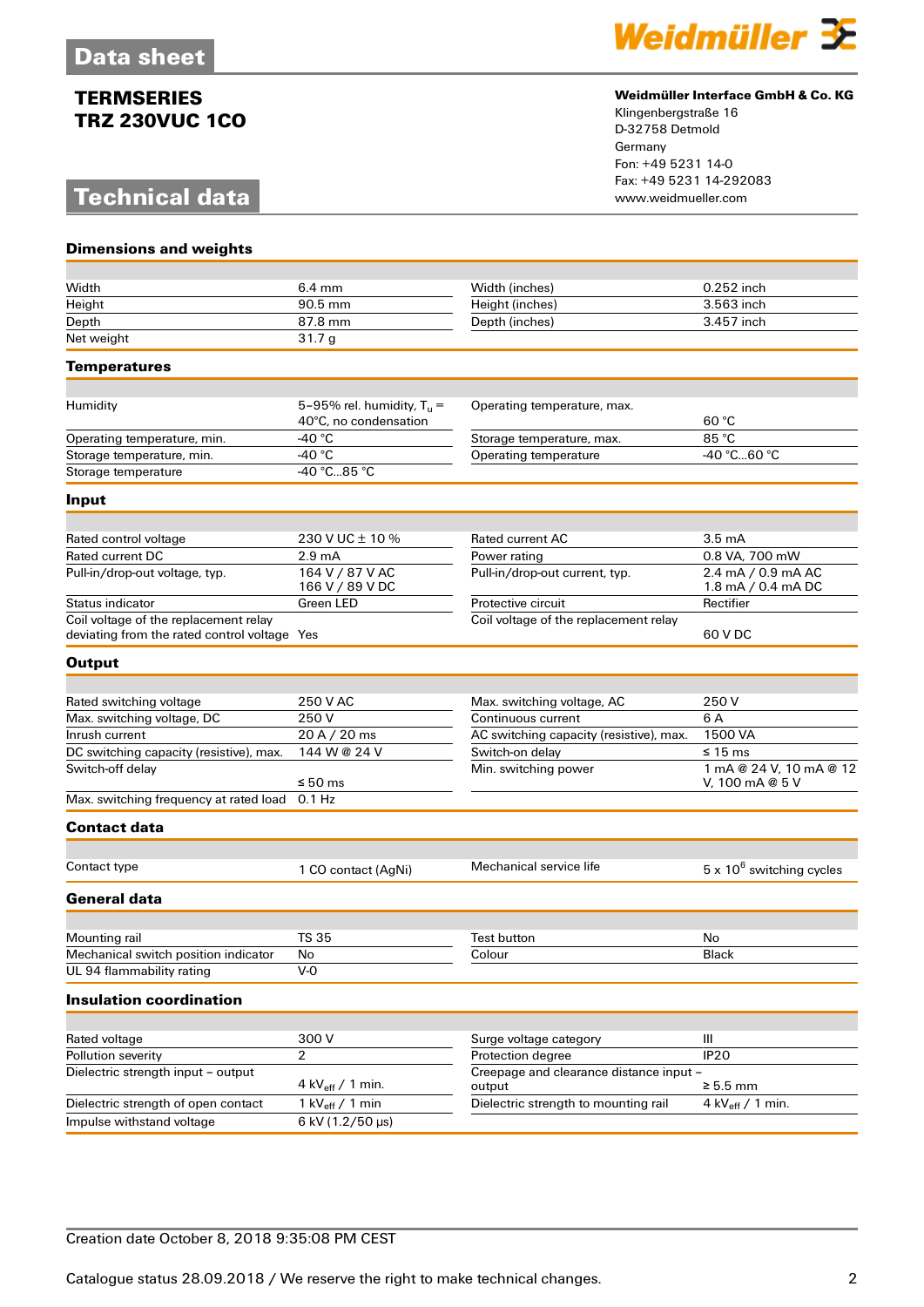# **Technical data**

**Further details of approvals / standards**



#### **Weidmüller Interface GmbH & Co. KG**

Klingenbergstraße 16 D-32758 Detmold Germany Fon: +49 5231 14-0 Fax: +49 5231 14-292083

| <b>Standards</b>                                                                              | EN 50178, EN 55011, EN<br>61000-6-1, 2, 4   | Certificate No. (DNVGL)                                                                       | TAA00001E5                                           |
|-----------------------------------------------------------------------------------------------|---------------------------------------------|-----------------------------------------------------------------------------------------------|------------------------------------------------------|
| Certificate no. (cULus)                                                                       | E141197                                     |                                                                                               |                                                      |
| <b>Connection data</b>                                                                        |                                             |                                                                                               |                                                      |
|                                                                                               |                                             |                                                                                               |                                                      |
| Wire connection method                                                                        | Tension clamp connection                    | Stripping length, rated connection                                                            | 8 mm                                                 |
| Clamping range, rated connection                                                              | $1.5$ mm <sup>2</sup>                       | Clamping range, min.                                                                          | $0.14 \, \text{mm}^2$                                |
| Clamping range, max.                                                                          | $2.5 \text{ mm}^2$                          | Wire connection cross section AWG.<br>min.                                                    | <b>AWG 26</b>                                        |
| Wire connection cross section AWG,<br>max.                                                    | <b>AWG 14</b>                               | Wire cross-section, solid, min.                                                               | $0.14 \, \text{mm}^2$                                |
| Wire cross-section, solid, max.                                                               | $2.5 \text{ mm}^2$                          | Wire connection cross-section, finely<br>stranded, min.                                       | $0.14 \text{ mm}^2$                                  |
| Wire connection cross section, finely<br>stranded, max.                                       | $2.5 \text{ mm}^2$                          | Wire cross-section, finely stranded, min.<br>(AWG)                                            | <b>AWG 26</b>                                        |
| Wire cross-section, finely stranded, max.<br>(AWG)                                            | <b>AWG 14</b>                               | Wire connection cross-section, finely<br>stranded with wire-end ferrules DIN<br>46228/4, min. | $0.14 \, \text{mm}^2$                                |
| Wire connection cross-section, finely<br>stranded with wire-end ferrules DIN<br>46228/4, max. | $1.5 \text{ mm}^2$                          | Conductor cross-section, flexible, AEH<br>(DIN 46228-1), min.                                 | $0.14 \, \text{mm}^2$                                |
| Conductor cross-section, flexible, AEH<br>(DIN 46228-1), max.                                 | $1.5 \text{ mm}^2$                          | Twin wire-end ferrules, min.                                                                  | $0.5$ mm <sup>2</sup>                                |
| Twin wire-end ferrules, max.                                                                  | $1 \text{ mm}^2$                            | <b>Blade size</b>                                                                             | $0.6 \times 3.5$ mm                                  |
| <b>Gauge to IEC 60947-1</b>                                                                   | A1, B1                                      |                                                                                               |                                                      |
| <b>Rated data UL</b>                                                                          |                                             |                                                                                               |                                                      |
|                                                                                               |                                             |                                                                                               |                                                      |
| Ambient temperature (operational), max. 60 °C                                                 |                                             | Connection cross-section AWG, min.                                                            | <b>AWG 26</b>                                        |
| Connection cross-section AWG, max.                                                            | <b>AWG 14</b>                               | Type of conductor                                                                             | rigid copper conductor,<br>flexible copper conductor |
| Pollution severity level                                                                      | $\overline{2}$                              |                                                                                               |                                                      |
| <b>Classifications</b>                                                                        |                                             |                                                                                               |                                                      |
|                                                                                               |                                             |                                                                                               |                                                      |
| <b>ETIM 5.0</b>                                                                               | EC001437                                    | <b>ETIM 6.0</b>                                                                               | EC001437                                             |
| eClass 6.2                                                                                    | 27-37-16-01                                 | eClass 7.1                                                                                    | 27-37-16-01                                          |
| eClass 8.1                                                                                    | 27-37-16-01                                 | eClass 9.0                                                                                    | 27-37-16-01                                          |
| eClass 9.1                                                                                    | 27-37-16-01                                 |                                                                                               |                                                      |
| <b>Product information</b>                                                                    |                                             |                                                                                               |                                                      |
|                                                                                               |                                             |                                                                                               |                                                      |
| Descriptive text ordering data                                                                | Spare relay<br>Type: RSS113060<br>100100000 |                                                                                               |                                                      |

|                                 | Orderno.: 4061630000                                                               |
|---------------------------------|------------------------------------------------------------------------------------|
| Descriptive text technical data | Accessories and dimensional drawings: refer to the TERMSERIES<br>Accessories page. |
|                                 |                                                                                    |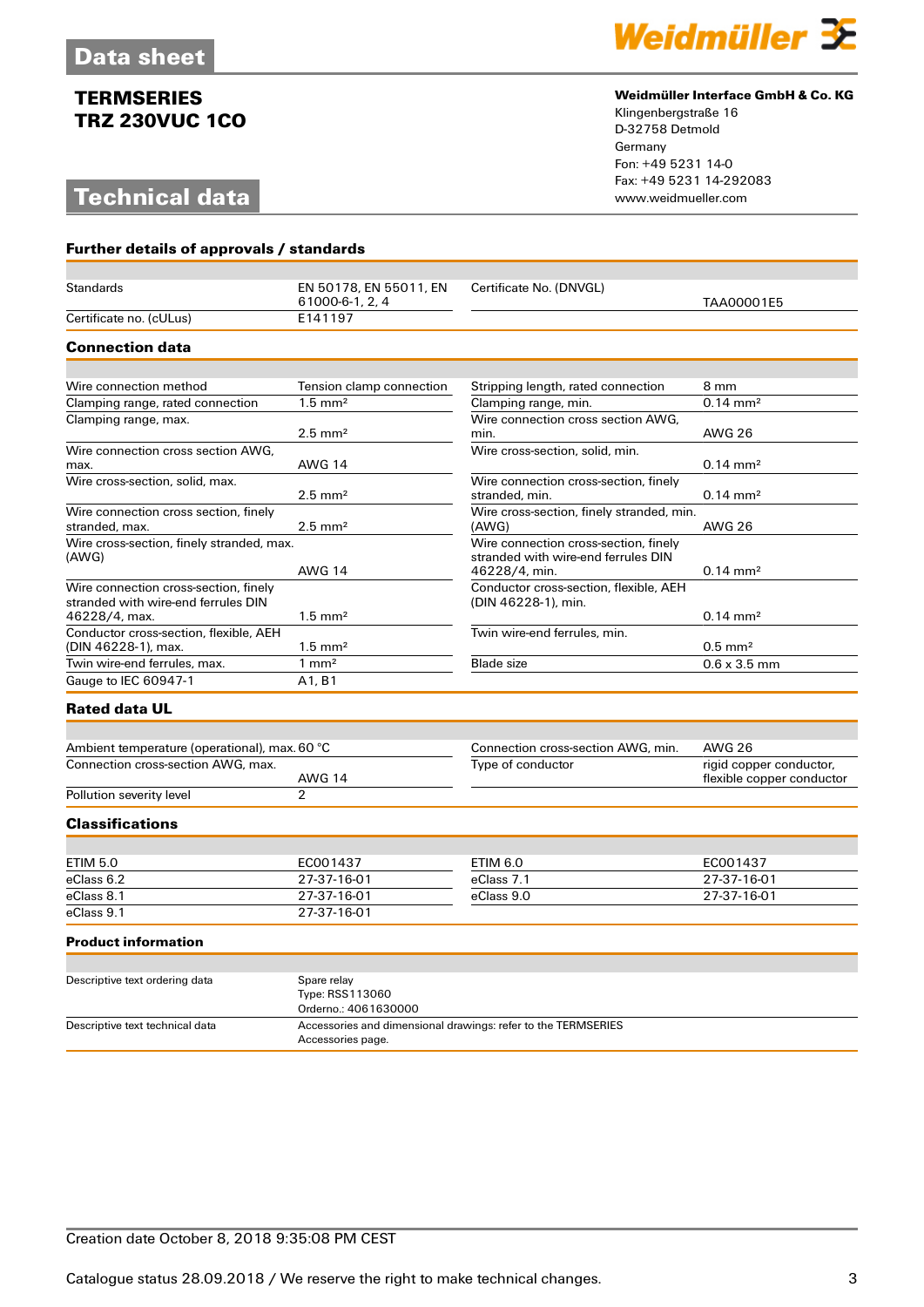# **Technical data**

#### **Approvals**

Approvals



#### **Weidmüller Interface GmbH & Co. KG**

Klingenbergstraße 16 D-32758 Detmold Germany Fon: +49 5231 14-0 Fax: +49 5231 14-292083

| HI |
|----|
|----|

ROHS Conform

#### **Downloads**

| Approval/Certificate/Document of |                               |
|----------------------------------|-------------------------------|
| Conformity                       | DE PA5600 160229 001.pdf      |
| Brochure/Catalogue               | CAT 4.2 ELECTR 18/19 EN       |
| <b>Engineering Data</b>          | EPLAN, WSCAD, Zuken E3.S      |
| <b>Engineering Data</b>          | <b>STEP</b>                   |
| User Documentation               | <b>Operating Instructions</b> |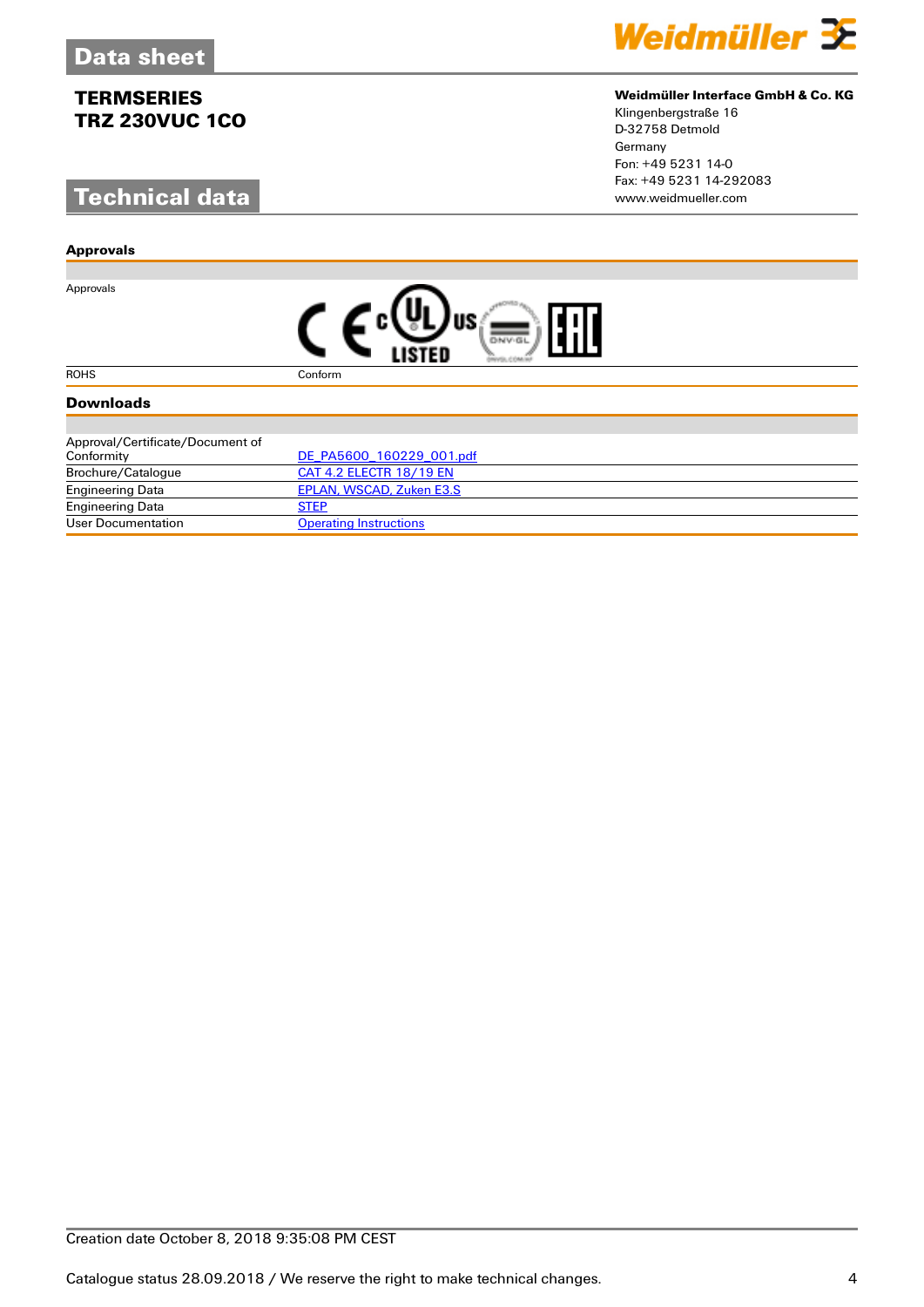# **Drawings**

# **Wiring diagram Graph**





#### **Weidmüller Interface GmbH & Co. KG**

Klingenbergstraße 16 D-32758 Detmold Germany Fon: +49 5231 14-0 Fax: +49 5231 14-292083



**Electrical endurance** 230 V AC resistive load  $10$ **Switching Operations**  $10<sup>5</sup>$  $10^{4}$  $\overline{a}$  $\overline{3}$  $\overline{4}$  $\overline{5}$  $\mathbf{g}$  $\overline{2}$ Switching current (A)

Electrical service life230 V AC resistive load 230 V AC resistive load

DC load limit curve **Graph** Resistive load **Dimensional drawing**